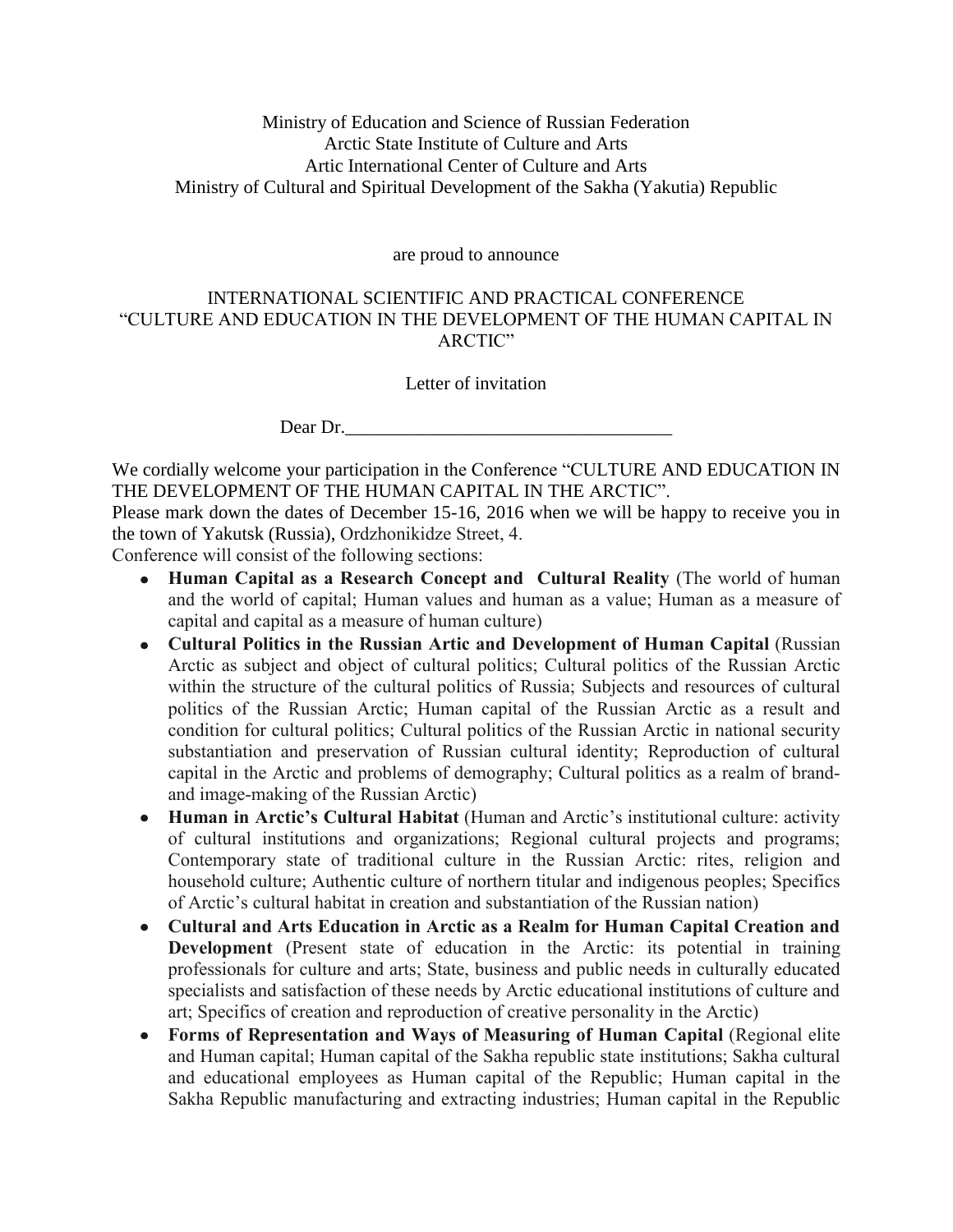service sector; People with disabilities and retirees as Human capital of the Republic; Educational innovations and creativity as the means of Human capital measurement).

### **Conference experts:**

Ministry of Education and Science of the Russian Federation, Ministry of the Far East Development of the Russian Federation, Ministry of Education of the Republic of Sakha (Yakutia), Ministry of Culture and Spiritual Development of the Republic of Sakha (Yakutia); Ministry for Professional Education, Preparation and Placement of the Republic of Sakha (Yakutia); Institute for Humanitarian Researches and Studying Problems of Northern Minorities, Public Chamber of the Republic of Sakha (Yakutia), Higher School (Institute) of Music after V.A. Bosikov, Autonomous Institution "ARCTIC".

# **Within the Conference the following events will take place:**

- "Round table": "Development of the concept for creation of the Musical Instruments Museum in the Arctic State Institute of Culture and Arts". "Round table" chair: Yuri Sheikin (Ph.D., professor and chair of the Arts department at the Arctic State Institute of Culture and Arts, Yakutsk);
- Website presentation "People and Nature of the Cold Pole". Chair: Uliana Vinokurova (Ph.D., chair of Research Center for Circumpolar Civilization at the Arctic State Institute of Culture and Arts, Yakutsk);
- Textbook presentation "Arctic Circumpolar Civilization". Authors: Uliana Vinokurova (Ph.D., chair of Research Center for Circumpolar Civilization at the Arctic State Institute of Culture and Arts, Yakutsk) and Yuri Yakovetz (Ph.D., Professor and the President for Pitirim Sorokin – Nicolas Kondratiev International Institute, Moscow);
- Professors and students works exhibition "Art of Arctic". Chair: Anna Petrova (Ph.D. Associate Professor, Chair of the Department of Design and Decorative Art at the Arctic State Institute of Culture and Arts, Yakutsk); Tuyara Shaposhnikova (Chair of the Department of Painting and Graphic Art at the Arctic State Institute of Culture and Arts, Yakutsk).

**Conference languages:** Russian and English.

**Forms of participation:** Internal and external.

# **All Conference participants will be awarded with the Certificates of Participation.**

**Address of the Conference:** 4 *Ordzhonikidze Street, Yakutsk, Republic of Sakha (Yakutia), Russia, Arctic State Institute of Culture and Arts, Chamber Hall (1st floor).* Conference will begin at 10 a.m.

*Participants pay travel and hotel expenses by themselves.* The Organizing Committee takes all expenses for holding the conference, work of sections and round tables, publications of the conference. Conference participants will be provided with free of charge transportation from and to the airport and excursions through the city of Yakutsk.

All reports will be published in Collection of Conference Papers with subsequent registration in Russian Index Citation Platform.

All reports should be sent via e-mail:  $m\text{k-kapital}2016@mail.ru$  not later than December 10, 2016.

**Publication requirements:** 5-8 pages. Pages parameters: Times New Roman 14, equidistant 2 mm (left, right, top and bottom), single space. Indentation: 1.25 cm. Please do not use Space key for Indentation, all Indentations as well as the line breaks must be set up automatically, footnotes at the end of the text (example: [1, P.18]).